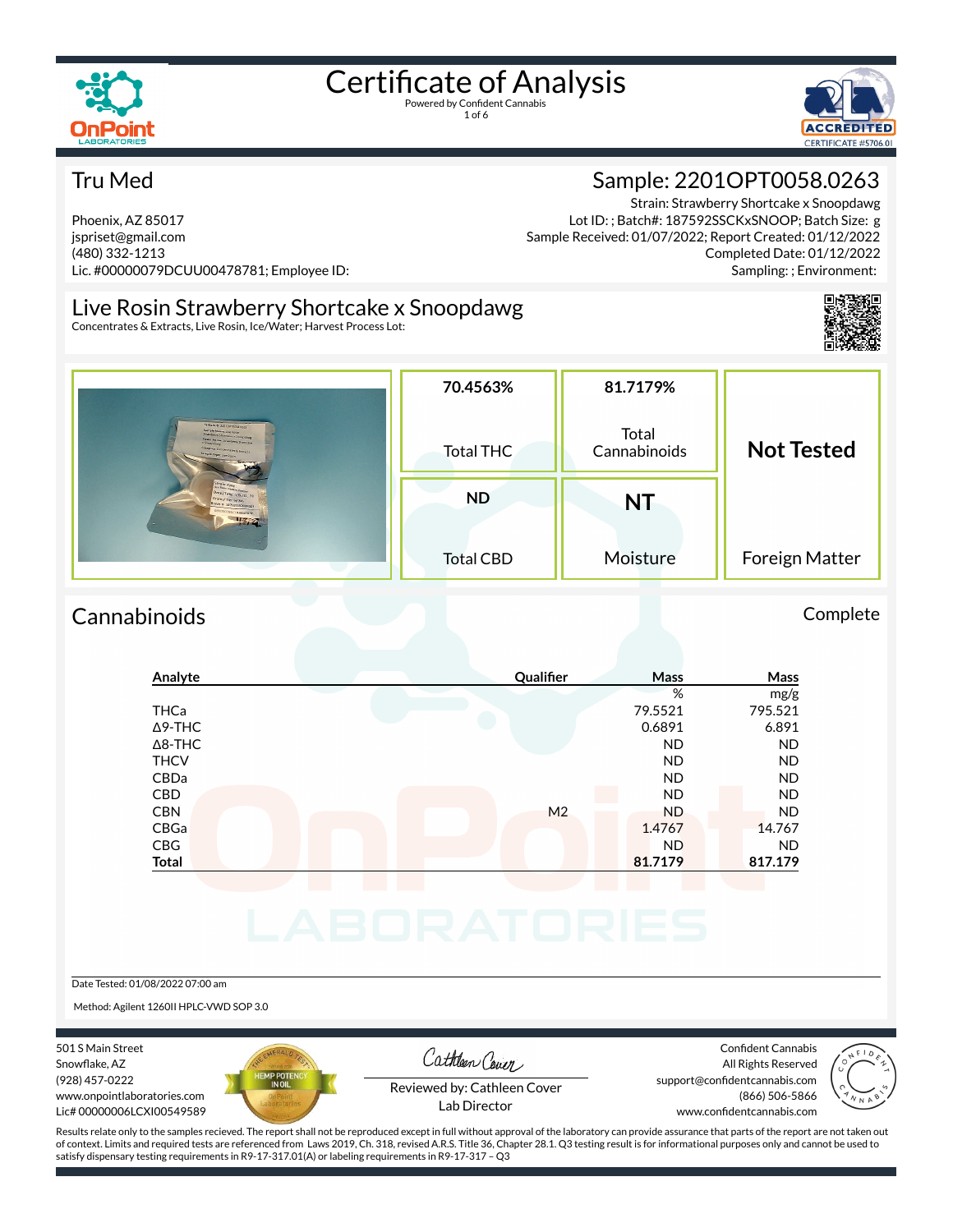

2 of 6



#### Tru Med

Phoenix, AZ 85017 jspriset@gmail.com (480) 332-1213 Lic. #00000079DCUU00478781; Employee ID:

#### Sample: 2201OPT0058.0263 Strain: Strawberry Shortcake x Snoopdawg

Lot ID: ; Batch#: 187592SSCKxSNOOP; Batch Size: g Sample Received: 01/07/2022; Report Created: 01/12/2022 Completed Date: 01/12/2022 Sampling: ; Environment:

#### Live Rosin Strawberry Shortcake x Snoopdawg Concentrates & Extracts, Live Rosin, Ice/Water; Harvest Process Lot:

satisfy dispensary testing requirements in R9-17-317.01(A) or labeling requirements in R9-17-317 – Q3

## Microbials Pass



| Analyte                                                                                                                                                                                                                                                                                                                                                                                               | Qualifier                   | Limit                          | <b>Units</b>                                | <b>Status</b> |
|-------------------------------------------------------------------------------------------------------------------------------------------------------------------------------------------------------------------------------------------------------------------------------------------------------------------------------------------------------------------------------------------------------|-----------------------------|--------------------------------|---------------------------------------------|---------------|
|                                                                                                                                                                                                                                                                                                                                                                                                       |                             | CFU/g                          | CFU/g                                       |               |
| Aspergillus<br>E. Coli                                                                                                                                                                                                                                                                                                                                                                                |                             | Not Detected in 1g<br>100,0000 | <b>ND</b><br><b>ND</b>                      | Pass<br>Pass  |
| Salmonella                                                                                                                                                                                                                                                                                                                                                                                            |                             | Not Detected in 1g             | <b>ND</b>                                   | Pass          |
|                                                                                                                                                                                                                                                                                                                                                                                                       |                             |                                |                                             |               |
|                                                                                                                                                                                                                                                                                                                                                                                                       |                             |                                |                                             |               |
|                                                                                                                                                                                                                                                                                                                                                                                                       |                             |                                |                                             |               |
|                                                                                                                                                                                                                                                                                                                                                                                                       |                             |                                |                                             |               |
|                                                                                                                                                                                                                                                                                                                                                                                                       |                             |                                |                                             |               |
|                                                                                                                                                                                                                                                                                                                                                                                                       |                             |                                |                                             |               |
|                                                                                                                                                                                                                                                                                                                                                                                                       |                             |                                |                                             |               |
|                                                                                                                                                                                                                                                                                                                                                                                                       |                             |                                |                                             |               |
|                                                                                                                                                                                                                                                                                                                                                                                                       |                             |                                |                                             |               |
|                                                                                                                                                                                                                                                                                                                                                                                                       |                             |                                |                                             |               |
|                                                                                                                                                                                                                                                                                                                                                                                                       |                             |                                |                                             |               |
|                                                                                                                                                                                                                                                                                                                                                                                                       |                             |                                |                                             |               |
|                                                                                                                                                                                                                                                                                                                                                                                                       |                             |                                |                                             |               |
|                                                                                                                                                                                                                                                                                                                                                                                                       |                             |                                |                                             |               |
|                                                                                                                                                                                                                                                                                                                                                                                                       |                             |                                |                                             |               |
|                                                                                                                                                                                                                                                                                                                                                                                                       |                             |                                |                                             |               |
|                                                                                                                                                                                                                                                                                                                                                                                                       |                             |                                |                                             |               |
|                                                                                                                                                                                                                                                                                                                                                                                                       |                             |                                |                                             |               |
|                                                                                                                                                                                                                                                                                                                                                                                                       |                             |                                |                                             |               |
|                                                                                                                                                                                                                                                                                                                                                                                                       | <b>LABORATORIES</b>         |                                |                                             |               |
|                                                                                                                                                                                                                                                                                                                                                                                                       |                             |                                |                                             |               |
|                                                                                                                                                                                                                                                                                                                                                                                                       |                             |                                |                                             |               |
| Date Tested: 01/07/2022 12:00 am                                                                                                                                                                                                                                                                                                                                                                      |                             |                                |                                             |               |
| Method: BioRad qPCR                                                                                                                                                                                                                                                                                                                                                                                   |                             |                                |                                             |               |
| 501 S Main Street                                                                                                                                                                                                                                                                                                                                                                                     |                             |                                | Confident Cannabis                          |               |
| Snowflake, AZ                                                                                                                                                                                                                                                                                                                                                                                         | Cathleen Cover              |                                | All Rights Reserved                         |               |
| MICROBIAL 2<br>SALMONELLA<br>(928) 457-0222                                                                                                                                                                                                                                                                                                                                                           | Reviewed by: Cathleen Cover |                                | support@confidentcannabis.com               |               |
| www.onpointlaboratories.com<br>Lic# 00000006LCXI00549589                                                                                                                                                                                                                                                                                                                                              | Lab Director                |                                | (866) 506-5866<br>www.confidentcannabis.com |               |
|                                                                                                                                                                                                                                                                                                                                                                                                       |                             |                                |                                             |               |
| Results relate only to the samples recieved. The report shall not be reproduced except in full without approval of the laboratory can provide assurance that parts of the report are not taken out<br>of context. Limits and required tests are referenced from Laws 2019, Ch. 318, revised A.R.S. Title 36, Chapter 28.1. Q3 testing result is for informational purposes only and cannot be used to |                             |                                |                                             |               |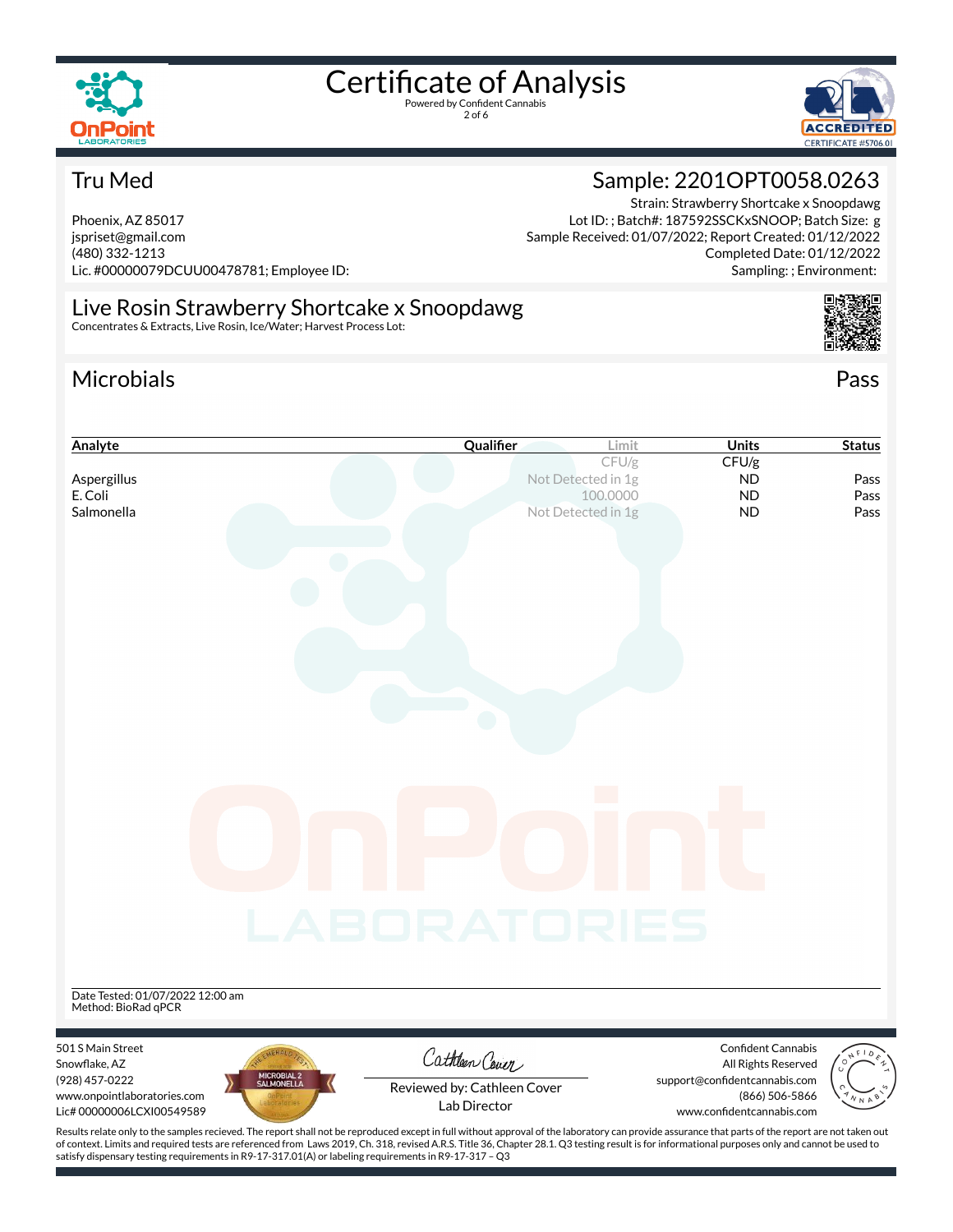

3 of 6



#### Tru Med

Phoenix, AZ 85017 jspriset@gmail.com (480) 332-1213 Lic. #00000079DCUU00478781; Employee ID: Sample: 2201OPT0058.0263 Strain: Strawberry Shortcake x Snoopdawg

Lot ID: ; Batch#: 187592SSCKxSNOOP; Batch Size: g Sample Received: 01/07/2022; Report Created: 01/12/2022 Completed Date: 01/12/2022 Sampling: ; Environment:

## Live Rosin Strawberry Shortcake x Snoopdawg

Concentrates & Extracts, Live Rosin, Ice/Water; Harvest Process Lot:

# Mycotoxins Pass

501 S Main Street Snowflake, AZ (928) 457-0222



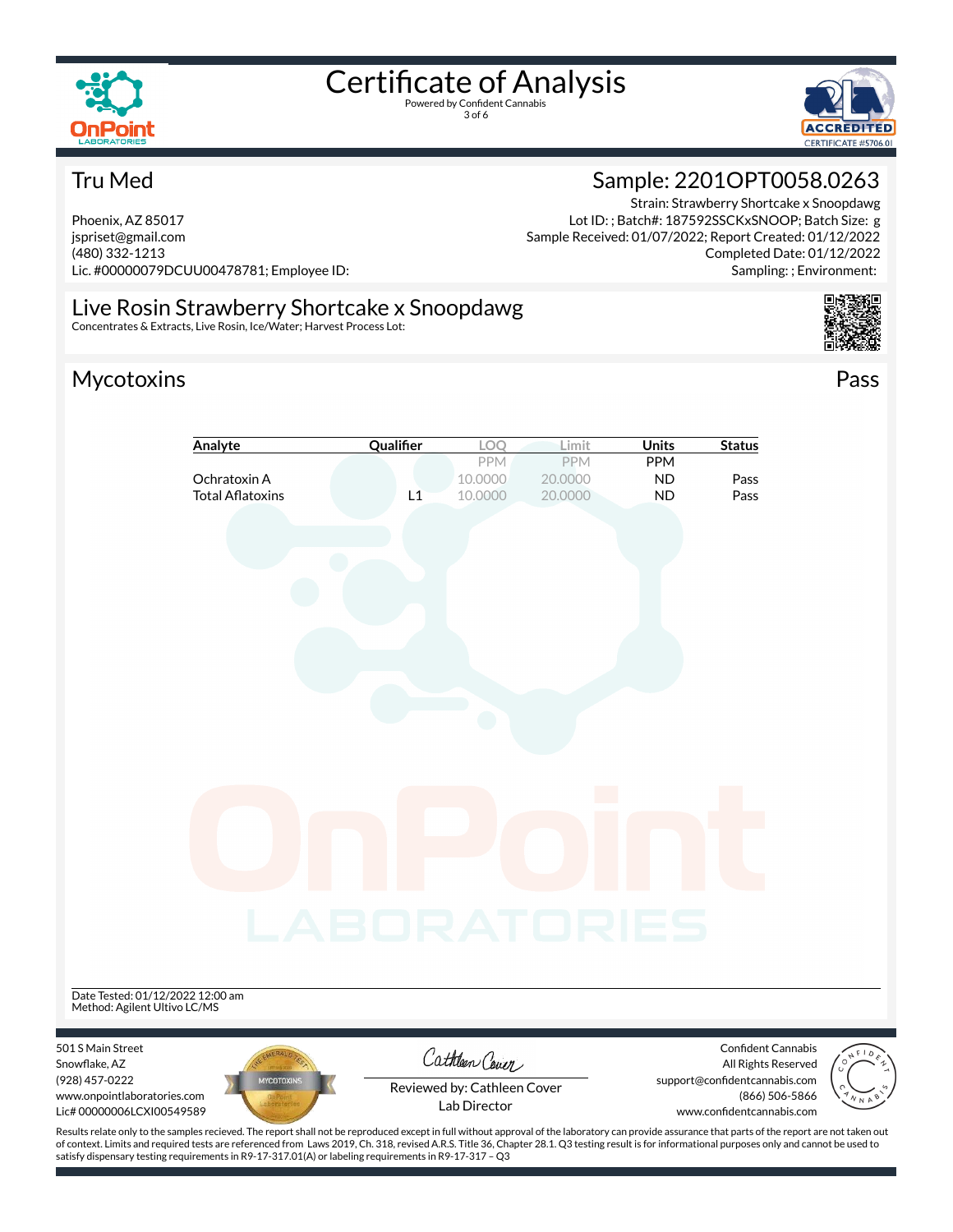

4 of 6





#### Tru Med

Phoenix, AZ 85017 jspriset@gmail.com (480) 332-1213 Lic. #00000079DCUU00478781; Employee ID: Sample: 2201OPT0058.0263 Strain: Strawberry Shortcake x Snoopdawg

Lot ID: ; Batch#: 187592SSCKxSNOOP; Batch Size: g Sample Received: 01/07/2022; Report Created: 01/12/2022 Completed Date: 01/12/2022 Sampling: ; Environment:

#### Live Rosin Strawberry Shortcake x Snoopdawg

Concentrates & Extracts, Live Rosin, Ice/Water; Harvest Process Lot:

# Heavy Metals **Pass**



|                                                                                                                                                                                                    | Analyte                     | Qualifier           | Mass                                                                     | LOO                        | Limit   | <b>Status</b>                                                                |  |
|----------------------------------------------------------------------------------------------------------------------------------------------------------------------------------------------------|-----------------------------|---------------------|--------------------------------------------------------------------------|----------------------------|---------|------------------------------------------------------------------------------|--|
|                                                                                                                                                                                                    |                             |                     | PPB                                                                      | PPB                        | PPB     |                                                                              |  |
|                                                                                                                                                                                                    | Arsenic                     |                     | <b>ND</b>                                                                | 200.00                     | 400.00  | Pass                                                                         |  |
|                                                                                                                                                                                                    | Cadmium                     |                     | <loq< th=""><th>200.00</th><th>400.00</th><th>Pass</th><th></th></loq<>  | 200.00                     | 400.00  | Pass                                                                         |  |
| Lead                                                                                                                                                                                               |                             |                     | <loq< td=""><td>500.00</td><td>1000.00</td><td>Pass</td><td></td></loq<> | 500.00                     | 1000.00 | Pass                                                                         |  |
|                                                                                                                                                                                                    | Mercury                     |                     | <loq< td=""><td>600.00</td><td>1200.00</td><td>Pass</td><td></td></loq<> | 600.00                     | 1200.00 | Pass                                                                         |  |
| Date Tested: 01/10/2022 12:00 am<br>Method: Agilent 7800 ICP MS                                                                                                                                    |                             | <b>_ABORATORIES</b> |                                                                          | $\mathcal{O}(\mathcal{O})$ |         |                                                                              |  |
| 501 S Main Street<br>Snowflake, AZ                                                                                                                                                                 |                             |                     | Cathleen Cover                                                           |                            |         | <b>Confident Cannabis</b><br>All Rights Reserved                             |  |
| (928) 457-0222<br>www.onpointlaboratories.com<br>Lic# 00000006LCXI00549589                                                                                                                         | HEAVY METALS<br>IN HEMP OIL |                     | Reviewed by: Cathleen Cover<br>Lab Director                              |                            |         | support@confidentcannabis.com<br>(866) 506-5866<br>www.confidentcannabis.com |  |
| Results relate only to the samples recieved. The report shall not be reproduced except in full without approval of the laboratory can provide assurance that parts of the report are not taken out |                             |                     |                                                                          |                            |         |                                                                              |  |

Results relate only to the samples recieved. The report shall not be reproduced except in full without approval of the laboratory can provide assurance that parts of the report are not taken out<br>of context. Limits and requ satisfy dispensary testing requirements in R9-17-317.01(A) or labeling requirements in R9-17-317 – Q3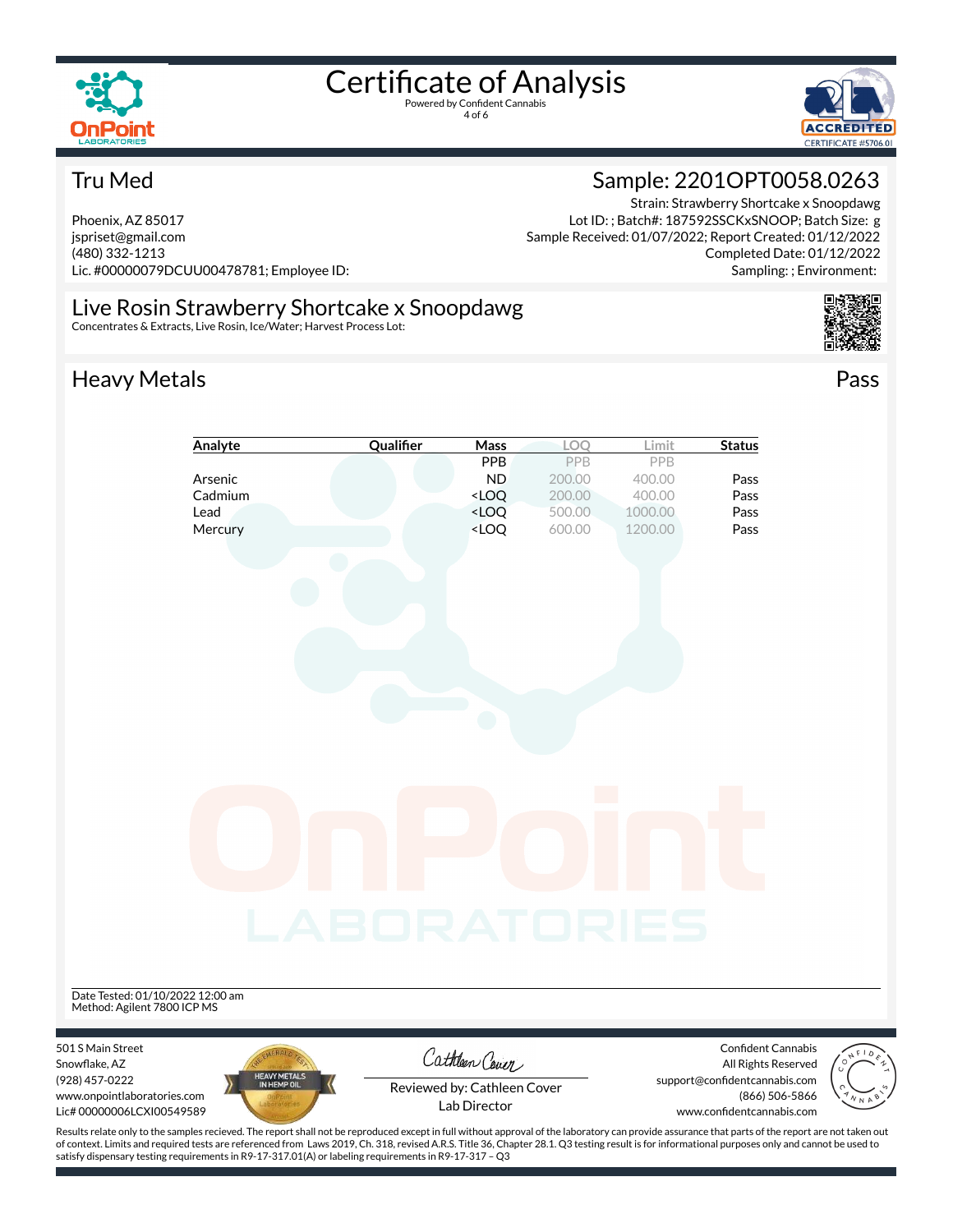



Sample: 2201OPT0058.0263

Lot ID: ; Batch#: 187592SSCKxSNOOP; Batch Size: g Sample Received: 01/07/2022; Report Created: 01/12/2022

Strain: Strawberry Shortcake x Snoopdawg

Completed Date: 01/12/2022 Sampling: ; Environment:

#### Tru Med

Phoenix, AZ 85017 jspriset@gmail.com (480) 332-1213 Lic. #00000079DCUU00478781; Employee ID:

# Live Rosin Strawberry Shortcake x Snoopdawg

Concentrates & Extracts, Live Rosin, Ice/Water; Harvest Process Lot:

## Pesticides **Passage Contract Contract Contract Contract Contract Contract Contract Contract Contract Contract Contract Contract Contract Contract Contract Contract Contract Contract Contract Contract Contract Contract Cont**

| Analyte             | <b>Qualifier</b> | LOO        | Limit      | Units      | <b>Status</b> | Analyte                | <b>Qualifier</b>  | <b>LOO</b> | Limit                    | Units      | <b>Status</b> |
|---------------------|------------------|------------|------------|------------|---------------|------------------------|-------------------|------------|--------------------------|------------|---------------|
|                     |                  | <b>PPM</b> | <b>PPM</b> | <b>PPM</b> |               |                        |                   | <b>PPM</b> | <b>PPM</b>               | <b>PPM</b> |               |
| <b>DDVP</b>         |                  | 0.0500     | 0.1000     | <b>ND</b>  | Pass          | Hexythiazox            |                   | 0.5000     | 1.0000                   | <b>ND</b>  | Pass          |
| Abamectin           | <b>R1L1</b>      | 0.2500     | 0.5000     | <b>ND</b>  | Pass          | Imazalil               |                   | 0.1000     | 0.2000                   | <b>ND</b>  | Pass          |
| Acephate            |                  | 0.2000     | 0.4000     | <b>ND</b>  | Pass          | Imidacloprid           |                   | 0.2000     | 0.4000                   | <b>ND</b>  | Pass          |
| Acequinocyl         | L1               | 1.0000     | 2,0000     | <b>ND</b>  | Pass          | <b>Kresoxim Methyl</b> |                   | 0.2000     | 0.4000                   | <b>ND</b>  | Pass          |
| Acetamiprid         |                  | 0.1000     | 0.2000     | <b>ND</b>  | Pass          | Malathion              | R <sub>1</sub>    | 0.1000     | 0.2000                   | <b>ND</b>  | Pass          |
| Aldicarb            |                  | 0.2000     | 0.4000     | <b>ND</b>  | Pass          | Metalaxyl              |                   | 0.1000     | 0.2000                   | <b>ND</b>  | Pass          |
| Azoxystrobin        |                  | 0.1000     | 0.2000     | <b>ND</b>  | Pass          | Methiocarb             |                   | 0.1000     | 0.2000                   | <b>ND</b>  | Pass          |
| <b>Bifenazate</b>   | R <sub>1</sub>   | 0.1000     | 0.2000     | <b>ND</b>  | Pass          | Methomyl               |                   | 0.2000     | 0.4000                   | <b>ND</b>  | Pass          |
| <b>Bifenthrin</b>   | L1               | 0.1000     | 0.2000     | <b>ND</b>  | Pass          | Myclobutanil           |                   | 0.1000     | 0.2000                   | <b>ND</b>  | Pass          |
| <b>Boscalid</b>     |                  | 0.2000     | 0.4000     | <b>ND</b>  | Pass          | Naled                  |                   | 0.2500     | 0.5000                   | <b>ND</b>  | Pass          |
| Carbaryl            |                  | 0.1000     | 0.2000     | <b>ND</b>  | Pass          | Oxamvl                 |                   | 0.5000     | 1.0000                   | <b>ND</b>  | Pass          |
| Carbofuran          |                  | 0.1000     | 0.2000     | <b>ND</b>  | Pass          | Paclobutrazol          |                   | 0.2000     | 0.4000                   | <b>ND</b>  | Pass          |
| Chlorantraniliprole |                  | 0.1000     | 0.2000     | <b>ND</b>  | Pass          | Permethrins            |                   | 0.1000     | 0.2000                   | <b>ND</b>  | Pass          |
| Chlorfenapyr        | L1               | 0.5000     | 1.0000     | <b>ND</b>  | Pass          | Phosmet                |                   | 0.1000     | 0.2000                   | <b>ND</b>  | Pass          |
| Chlorpyrifos        |                  | 0.1000     | 0.2000     | <b>ND</b>  | Pass          | Piperonyl Butoxide     |                   | 1.0000     | 2.0000                   | <b>ND</b>  | Pass          |
| Clofentezine        |                  | 0.1000     | 0.2000     | <b>ND</b>  | Pass          | Prallethrin            |                   | 0.1000     | 0.2000                   | <b>ND</b>  | Pass          |
| Cyfluthrin          | V1L1             | 0.5000     | 1.0000     | <b>ND</b>  | Pass          | Propiconazole          |                   | 0.2000     | 0.4000                   | <b>ND</b>  | Pass          |
| Cypermethrin        | V <sub>1</sub>   | 0.5000     | 1.0000     | <b>ND</b>  | Pass          | Propoxur               |                   | 0.1000     | 0.2000                   | <b>ND</b>  | Pass          |
| Daminozide          |                  | 0.5000     | 1.0000     | <b>ND</b>  | Pass          | Pyrethrins             |                   | 0.5000     | 1.0000                   | <b>ND</b>  | Pass          |
| Diazinon            |                  | 0.1000     | 0.2000     | <b>ND</b>  | Pass          | Pyridaben              |                   | 0.1000     | 0.2000                   | <b>ND</b>  | Pass          |
| Dimethoate          |                  | 0.1000     | 0.2000     | <b>ND</b>  | Pass          | Spinosad               |                   | 0.1000     | 0.2000                   | <b>ND</b>  | Pass          |
| Ethoprophos         |                  | 0.1000     | 0.2000     | <b>ND</b>  | Pass          | Spiromesifen           |                   | 0.1000     | 0.2000                   | <b>ND</b>  | Pass          |
| Etofenprox          |                  | 0.2000     | 0.4000     | <b>ND</b>  | Pass          | Spirotetramat          |                   | 0.1000     | 0.2000                   | <b>ND</b>  | Pass          |
| Etoxazole           |                  | 0.1000     | 0.2000     | <b>ND</b>  | Pass          | Spiroxamine            |                   | 0.2000     | 0.4000                   | <b>ND</b>  | Pass          |
| Fenoxycarb          |                  | 0.1000     | 0.2000     | <b>ND</b>  | Pass          | Tebuconazole           | L1V1              | 0.2000     | 0.4000                   | <b>ND</b>  | Pass          |
| Fenpyroximate       | V <sub>1</sub>   | 0.2000     | 0.4000     | <b>ND</b>  | Pass          | Thiacloprid            |                   | 0.1000     | 0.2000                   | <b>ND</b>  | Pass          |
| Fipronil            |                  | 0.2000     | 0.4000     | <b>ND</b>  | Pass          | Thiamethoxam           |                   | 0.1000     | 0.2000                   | <b>ND</b>  | Pass          |
| Flonicamid          |                  | 0.5000     | 1.0000     | <b>ND</b>  | Pass          | Trifloxystrobin        |                   | 0.1000     | 0.2000                   | <b>ND</b>  | Pass          |
| Fludioxonil         |                  | 0.2000     | 0.4000     | <b>ND</b>  | Pass          |                        | <b>The Common</b> |            | <b>Contract Contract</b> |            |               |



Date Tested: 01/12/2022 12:00 am Method: Agilent Ultivo LC/MS

501 S Main Street Snowflake, AZ (928) 457-0222 www.onpointlaboratories.com Lic# 00000006LCXI00549589



Cathleen Cover

Confident Cannabis All Rights Reserved support@confidentcannabis.com (866) 506-5866



Reviewed by: Cathleen Cover Lab Director

www.confidentcannabis.com